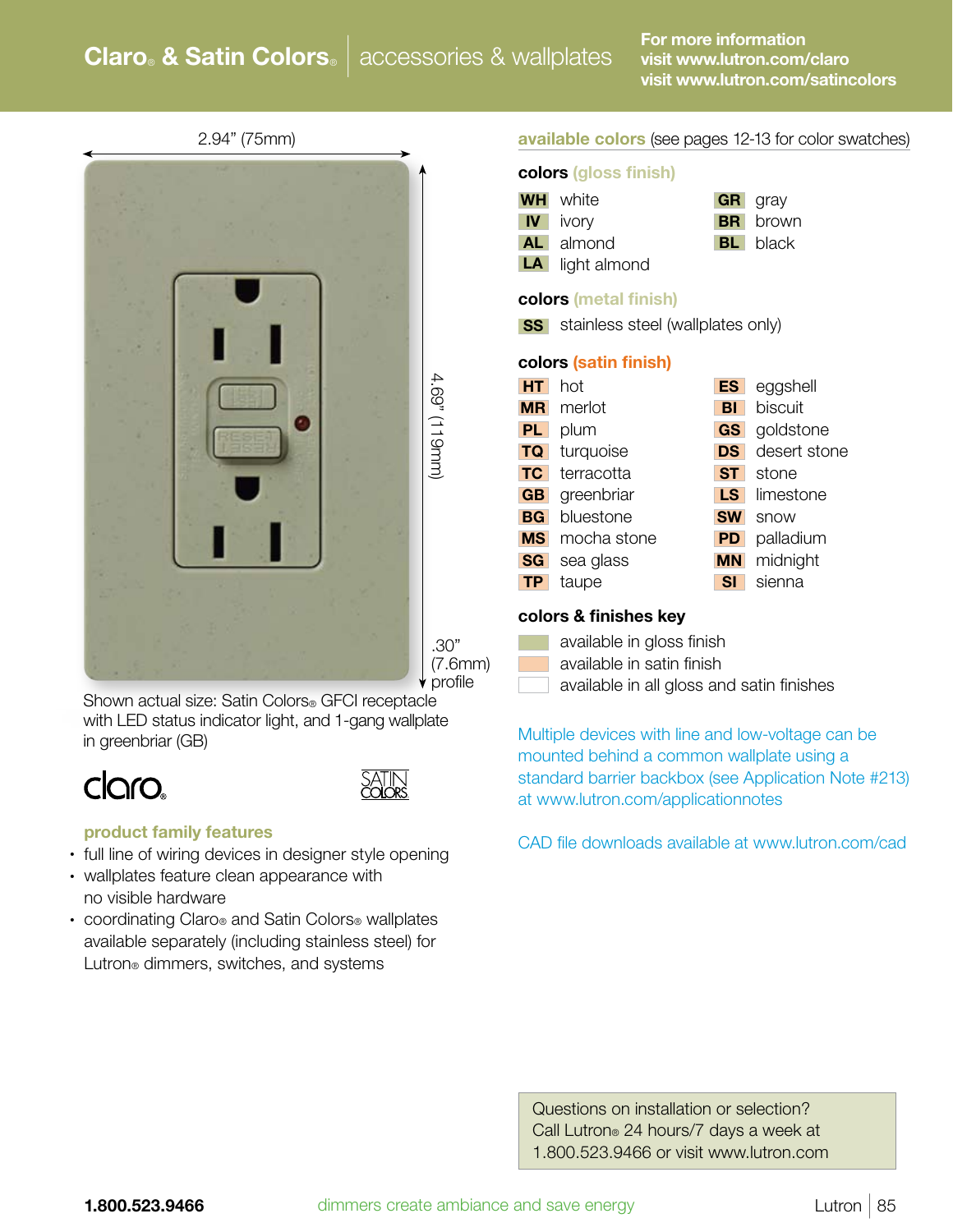#### switches

- 
- paddle turns on/off • use with any 15A load
- general purpose switching of all sources and motor loads
- no derating if ganged

SC-1PS-

SC-3PS-

SC-4PS-

#### telephone and cable jacks

- 6-conductor telephone jack, RJ11
- F-style, 75-Ohm coaxial cable





| single telephone jacks | <b>CA-PJH-</b> |
|------------------------|----------------|
|                        | SC-PJ-         |
| single cable jacks     | <b>CA-CJH-</b> |
|                        | SC-CJ-         |

#### receptacles and GFCI receptacles

- press test button to confirm LED indicator status
- press reset button to reset GFCI after circuit interruption



#### receptacles

| 15A, 125V | $CAR-15H-$     |
|-----------|----------------|
|           | <b>SCR-15-</b> |
| 20A, 125V | <b>SCR-20-</b> |

#### tamper resistant receptacles

| 15A, 125V | <b>CARS-15-TR-</b> |
|-----------|--------------------|
|           | <b>SCRS-15-TR-</b> |
| 20A, 125V | <b>SCRS-20-TR-</b> |

#### tamper resistant GFCI receptacles

| 15A, 125V |       | CAR-15-GFTR- |
|-----------|-------|--------------|
|           | GECL. | SCR-15-GFTR- |
| 20A, 125V | GECL  | SCR-20-GFTR- |

#### colors & finishes key



available in gloss finish available in satin finish

available in all gloss and satin finishes

See page 85 for available colors. To order, add color suffix to model number. Example: CA-1PSH- WH

### general purpose switch with locator light (120 V only)

3-way 15A CA-3PSH-

4-way 15A CA-4PSH-

general purpose switches (120/277 V) single pole 15A CA-1PSH-

| single pole | 15 A | <b>CA-1PSNL-</b> |
|-------------|------|------------------|
|             |      | <b>SC-1PSNL-</b> |
| 3-way       | 15 A | <b>CA-3PSNL-</b> |
|             |      | <b>SC-3PSNL-</b> |
| 4-way       | 15 A | <b>CA-4PSNL-</b> |
|             |      | SC-4PSNL-        |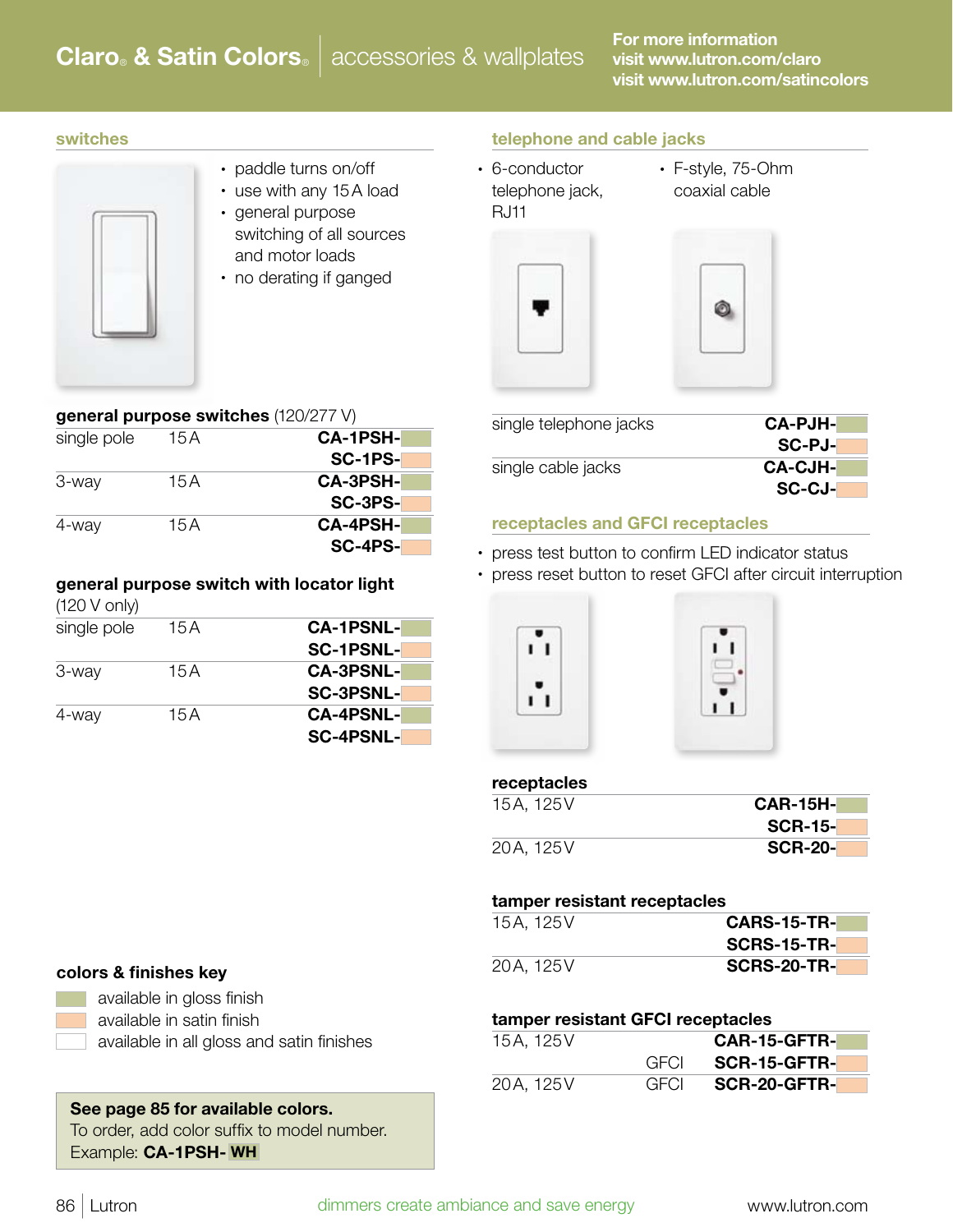#### receptacles for dimming use



- duplex for dimming both connected loads
- projecting nubs prevent standard plugs from being used
- requires replacement plugs for dimming use

#### duplex for dimming use

| <b>CAR-15-DFDU-</b> | 120/127 V | 15 A |
|---------------------|-----------|------|
| <b>SCR-15-DFDU-</b> | 120/127 V | 15A  |
| <b>CAR-20-DFDU-</b> | 120/127V  | 20 A |
| <b>SCR-20-DFDU-</b> | 120/127V  | 20 A |

#### receptacle for dimming use



- top half for dimming
- projecting nub prevents standard plug from being used
- requires replacement plugs for dimming use
- bottom half is a general use receptacle and will fit standard duplex plugs

#### split duplex (half for dimming use)

| <b>CAR-15-HFDU-</b> | 120/127 V | 15 A |
|---------------------|-----------|------|
| SCR-15-HFDU-        | 120/127 V | 15 A |
| <b>CAR-20-HFDU-</b> | 120/127 V | 20 A |
| SCR-20-HFDU-        | 120/127 V | 20 A |

#### replacement plug for dimming (use with receptacles above)



- this plug required for use with Lutron<sup>®</sup> receptacles for dimming use—plug will work in standard receptacle
- easily replaces the existing plugs on lamps

| 120/127V white | RP-FDU-10-WH |
|----------------|--------------|
| 120/127V brown | RP-FDU-10-BR |

UL/CSA/NOM regulatory approvals

#### IMPORTANT NOTES

- If the hot and dimmed hot feeds to the split duplex HFDU are supplied from different circuits or splitwired, with separate switch-legs, a means to simultaneously disconnect these circuits must be provided at the panel board where they originate (NEC 210.7(C) 2002 Edition). A 2-pole circuit breaker or two single-pole circuit breakers with an approved handle tie can be used to accomplish this simultaneous disconnect. Feed-through dimming panels, which are those without breakers, are recommended when using the HFDU.
- Receptacles and plug for dimming use are UL listed for use with all Lutron® wallbox dimmers included in this catalog.
- If there is only one electrical feed to the receptacle, then the duplex DFDU must be used.
- For detailed information, see Application Notes #91 (Guide to Dimming Table Lamps) and #109 (Guide to Dimming Portable Lamps via Receptacles) at www.lutron.com/applicationnotes

#### See page 85 for available colors. To order, add color suffix to model number. Example: CAR-15-GFCIH- WH